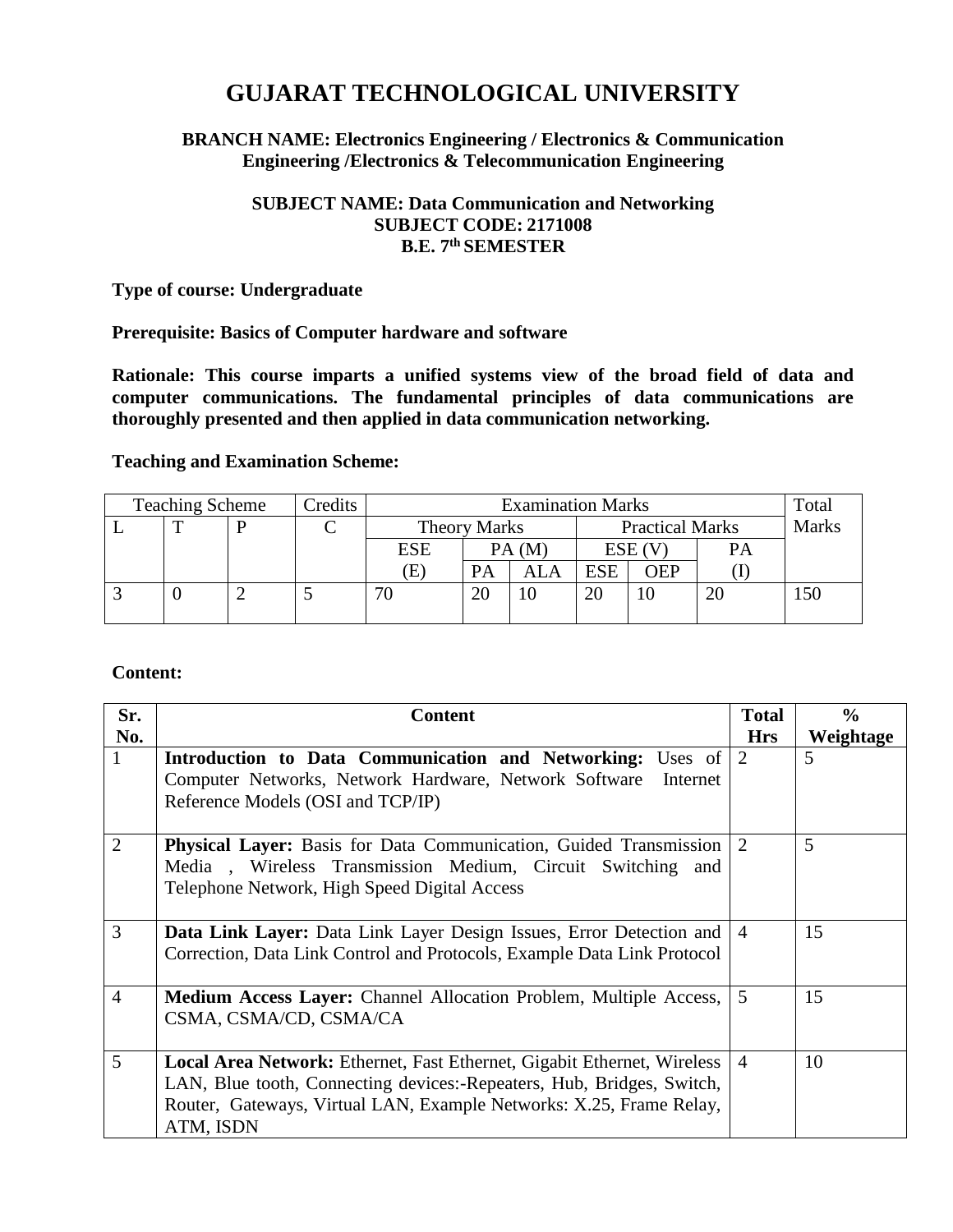| 6              | Network Layer: Network Layer Design Issues, Routing Algorithms<br>(Optimality principle, Static Routing Algorithms, Shortest Path,<br>Flooding, Dynamic routing Algorithms, Distance Vector, Link State<br>routing.), Congestion control Algorithms (Principles, Policies,<br>Algorithms), Quality of Service (Requirements, Techniques, Integrated<br>Services & Differentiated Services ), Network Layer Protocols (IP<br>Addressing, CIDR & NAT, IP layer protocols (ICMP, ARP, RARP,<br>DHCP, BOOTP), IPv6) | -10            | 15 |
|----------------|-----------------------------------------------------------------------------------------------------------------------------------------------------------------------------------------------------------------------------------------------------------------------------------------------------------------------------------------------------------------------------------------------------------------------------------------------------------------------------------------------------------------|----------------|----|
| $\overline{7}$ | <b>Transport layer:</b> Transport Layer Service, Elements of Transport<br>protocols, Internet protocols (UDP and TCP)                                                                                                                                                                                                                                                                                                                                                                                           | $\overline{4}$ | 10 |
| 8              | Application Layer: DNS- Domain Name System, Electronic Mail,<br>World Wide Web, Multimedia (Audio Compression, Streaming Audio,<br>Voice over IP, Video Compression, Video on Demand)                                                                                                                                                                                                                                                                                                                           | $\overline{4}$ | 15 |
| 9              | Network Security: Cryptography, Symmetric key Algorithms (DES,<br>AES), Public key Algorithms-RSA, Digital Signatures, IPSec, Firewall                                                                                                                                                                                                                                                                                                                                                                          | $\overline{4}$ | 10 |
|                | Total                                                                                                                                                                                                                                                                                                                                                                                                                                                                                                           | 39             |    |

# **Suggested Specification table\* with Marks (Theory):**

| <b>Distribution of Theory Marks</b> |         |         |         |         |         |  |  |
|-------------------------------------|---------|---------|---------|---------|---------|--|--|
| R Level                             | J Level | A Level | N Level | E Level | C Level |  |  |
| 20                                  | 20      |         |         |         |         |  |  |

**Legends: R: Remembrance; U: Understanding; A: Application, N: Analyze and E: Evaluate C: Create and above Levels (Revised Bloom's Taxonomy)**

*\*This specification table shall be treated as a general guideline for students and teachers. The actual distribution of marks in the question paper may vary from above table.*

## **Text Books:-**

- **1.** Computer Networks by Andrew S. Tanenbaum (Fifth Edition), Pearson Education
- **2.** Data Communication and Networking by Behrouz A. Forouzan (Fourth Edition), Tata McGraw Hill

## **Course Outcome:-**

After successful completion of the course, the students will be able to:

- 1. Describe the components and infrastructure that form the basis for most computer networks
- 2. Describe the technical aspects of data communications on the Internet
- 3. Write networking programs in the C/C++ (or other programming language)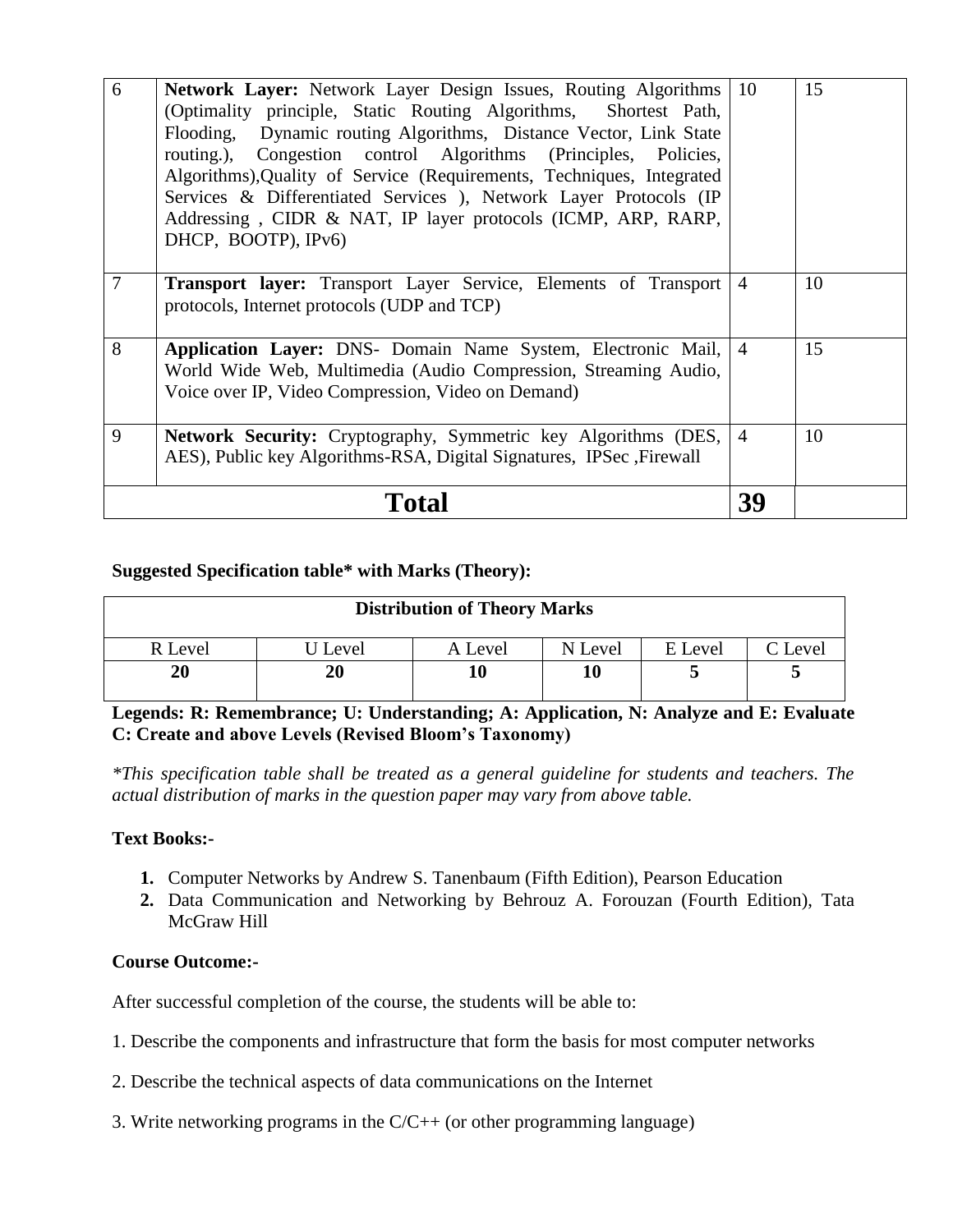4. Propose network designs based on case studies in colleges or other institutions

# **Suggested List of Experiments:**

- 1. Implementation of character stuffing and destuffing
- 2. Implementation of character stuffing and destuffing
- 3. Implementation of parity checker
- 4. Implementation of CRC
- 5. Implementation of checksum
- 6. Implementation of pure and slotted ALOHA
- 7. Implementation of bitmap protocol
- 8. Implementation of binary countdown protocol
- 9. Implementation of shortest path protocol
- 10. Implementation of string encryption and decryption
- 11. Introduction to RS 232C & UART
- 12. To perform byte transfer between 2 PCs using serial port using 'C' code
- 13. Study and execution of Network commands
- 14. To find out details of network from IP addressing scheme using 'C' code
- 15. Demonstration of Linux OS installation

16. Study and demonstration of internet packet capturing tool - Ethereal / Wireshark (Windows/Linux)

17. Study and demonstration of CISCO packet tracer (Windows/Linux)

# **Design based Problems (DP)/Open Ended Problems:**

- 1. Identification of various networks components
	- a. Connections, BNC, RJ-45, I/O box
	- b. Cables, Co-axial, twisted pair, UTP
	- c. NIC (network interface card)
	- d. Switch, Hub
- 2. Sketch wiring diagrams of network cabling considering a computer lab of 10 systems